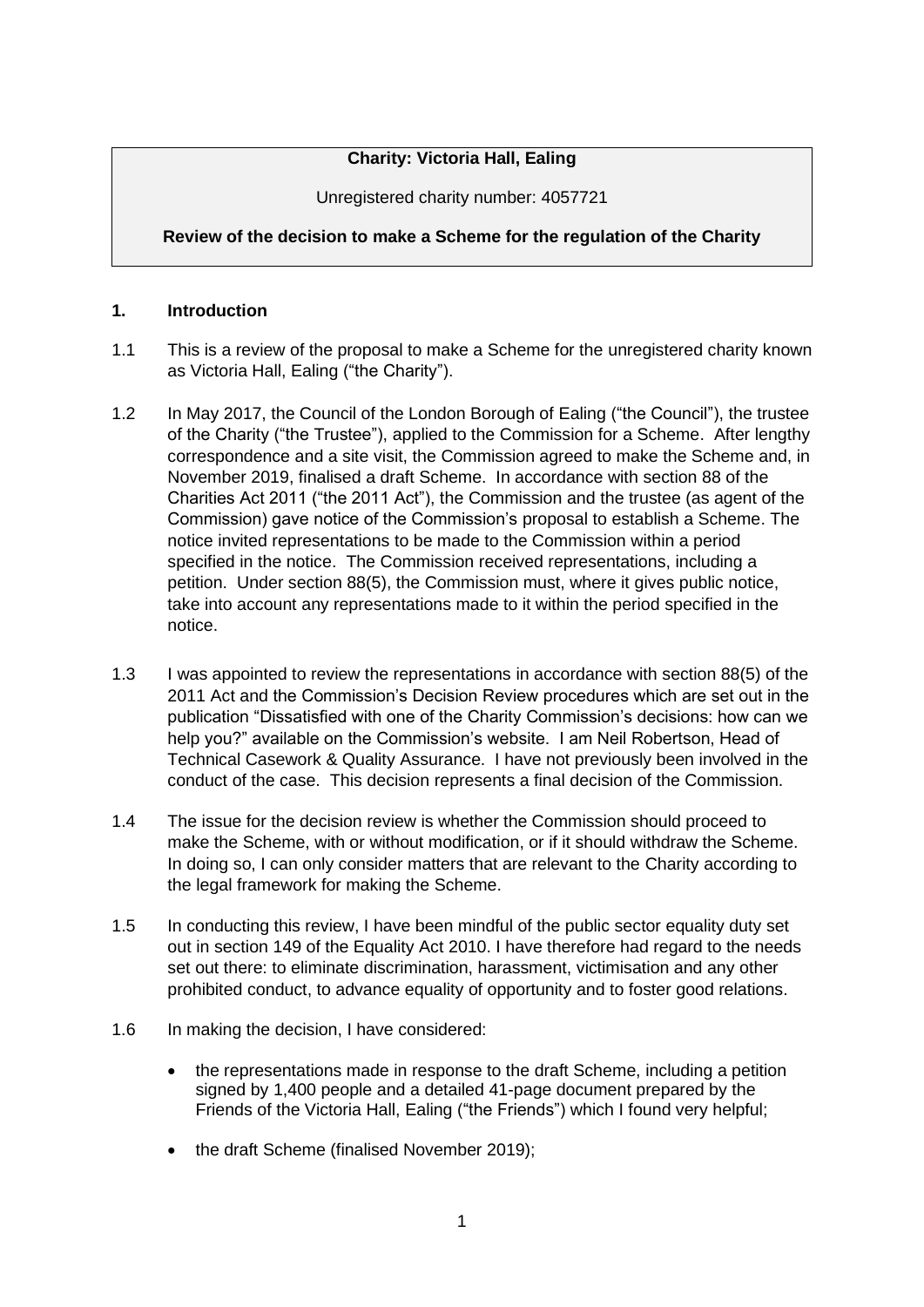- other relevant documents from the Commission's case files, including all of the information supplied to the Commission by the trustee and others during the course of the case, particularly the report to the General Purposes Committee dated 10 September 2019;
- the charity's governing document the deed of 1893;
- the power to make a cy-près Scheme in the 2011 Act, particularly sections 62 and 67;
- the Commission's Operational Guidance (particularly OG 2 Application of property Cy-près); and
- the Commission's statutory objectives, functions and duties (as outlined in sections 14-16 of the 2011 Act) and its public law duties.

#### **2. Background to the Scheme**

#### 2.1 The Charity

- 2.1.1 By a deed of 6 December 1893, members of the Ealing Local Board declared trusts over the property, including the property known as the Victoria Hall. The trust property was to be used "for the purpose of meetings, entertainments, balls, bazaars and other gatherings whether social or political". Income, after deduction of the expenses, was to be applied to "any charities or philanthropic charitable institutions in the district of the Ealing Local Board".
- 2.1.2 The deed provided for imperfect trusts that were not exclusively charitable. During the current case, the Commission initially considered that the property was not held on exclusively charitable trusts, but then took the view that the trusts had been validated by the Charitable Trusts (Validation) Act 1954. It noted that, on 28 June 1957, the Commission had made an Order to authorise a sale of the organ, which it would only have done if it was charitable property, and, in a letter of 10 July 1957, the Commission had said that the words " or philanthropic" should be treated as if they were deleted.
- 2.1.3. The primary purpose of the Charity appears to be the provision of a facility in Ealing for community use. The Commission has been made aware of the varied activities that have taken place in the Halls over the years until bookings were recently halted.
- 2.1.4 Clause 5 of the Charities Act 2011 provides that it is charitable to provide facilities for recreation or leisure time occupation if the facilities are provided in the interests of social welfare. It further provides that the facilities must be provided with the object of improving the conditions of life for the persons for whom the facilities are primarily intended. In this case, the facilities are intended for the public at large.
- 2.1.5 The secondary purpose of the trust, should there be surplus funds, is to financially assist charities in Ealing. The Commission understands that, initially, the operation of the Halls made a profit, which was distributed to local charities, such as for the benefit of local almshouses. So far as the Commission is aware, there has not been any distribution of funds under this purpose for many years.
- 2.1.6 Although originally the Halls were administered by a separate committee, over time it became managed as part of the Council's property along with the other rooms in the Town Hall. Records show that, in 1936, it was suggested that the property be leased to the Council in its corporate capacity with the Council then paying for the upkeep and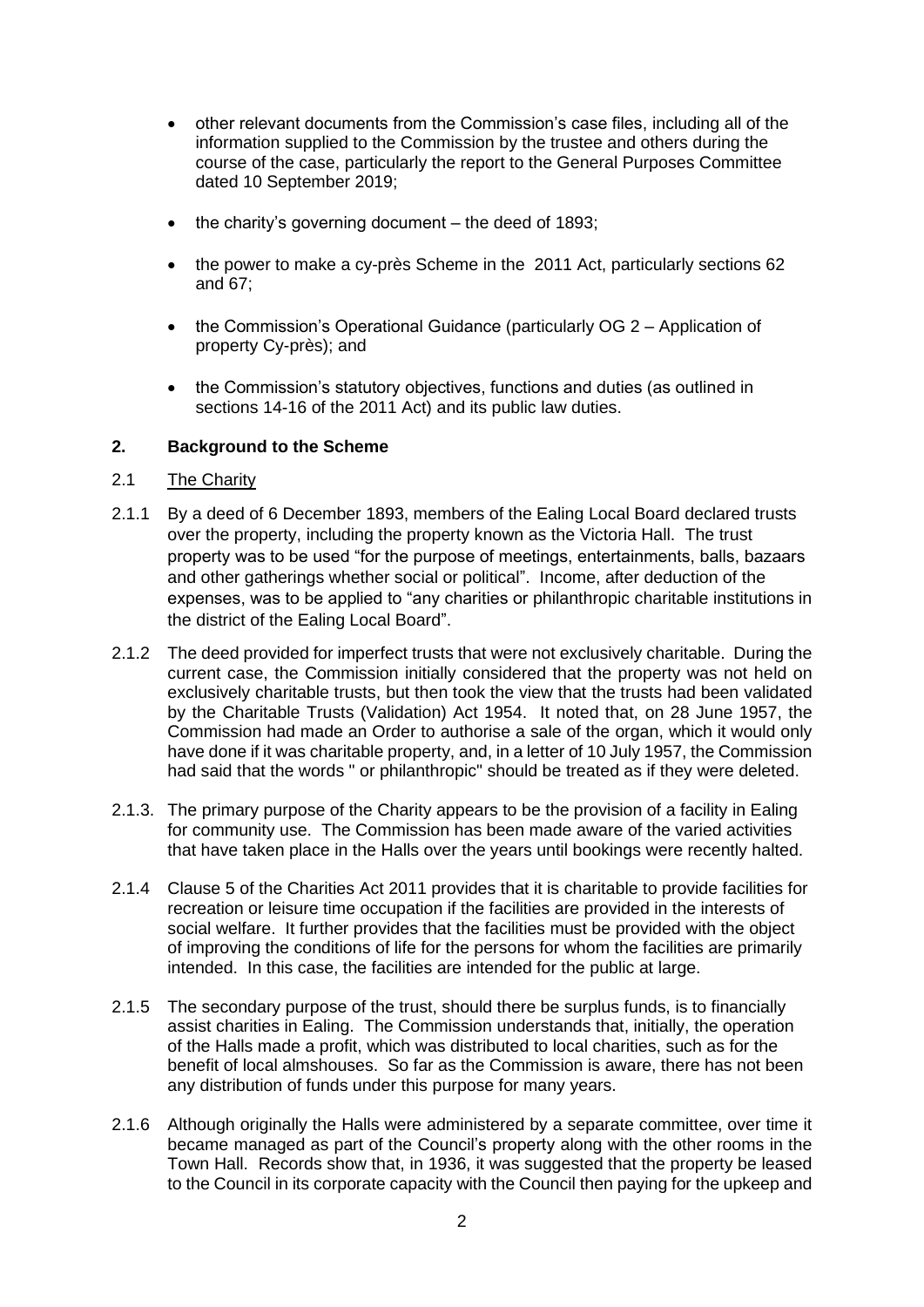maintenance out of the general rate fund. Although no documentation was entered into, the Council in its corporate capacity took over the running of the Halls from that time. During the elapse of time, the Council no longer recognised that the property was held on charitable trusts, including when it considered and negotiated the disposal of the Town Hall building between 2014 - 2016. Therefore, the trust has not been operated as a charity for many years until recently and separate accounts have not been prepared. This also means that, any conflicts of interest that may have arisen between the Council as trustee and the Council in its statutory capacity will not have been managed.

2.1.7 The Charity has not been entered on the register of charities, although there is evidence that the Commission chased registration in 1966. The Council is under a legal obligation to apply for registration by virtue of s.35(1)(a) of the Charities Act 2011. Initially the Commission said that the Charity should be registered before the Scheme was made, but has now accepted the Trustee's undertaking to register the Charity when the Scheme is made.

#### 2.2 The Property

- 2.2.1 The property was constructed on land originally owned by the Local Board, which it settled on charitable trust under a power in section 175 of the Public Health Act 1875. Completed in 1888, the property was built to commemorate Queen Victoria's Golden Jubilee using monies raised by public subscription from the inhabitants of Ealing. It principally comprises of the Victoria Hall at first-floor level and, at ground and basement level, Princes Hall. An extension to the original building was added in 1899.
- 2.2.2 The two halls, which are large function rooms, are attached to, but separate from, the Grade II listed municipal Town Hall . The main entrances to the Halls are by way of the main Town Hall street entrance, with the Victoria Hall accessed from a staircase at first floor level. The Prince's Hall has its own street level entrance and the two buildings share a common service staircase. The Council considers that access to the Charity's property through the street level entrance would be impractical for use, other than in an emergency or for event-related deliveries, as it is direct from the highway pavement, although this has been disputed by some making representations. However, as I understand it, access to the Halls is usually gained by way of the main Town Hall entrance.
- 2.2.3 The 1893 deed refers to the Victoria Hall and "the rooms and offices belonging thereto", but does not identify the extent of the property and there is no plan attached to it. The trustee has identified the area that it believes to be held on trust, being the Victoria Hall and the Prince's Hall.This does not, for instance, include the kitchen area adjoining the Prince's Hall. This has not been disputed, but those making representations suggests that the area is larger than just these two halls. Research by the Friends suggest that "the rooms and offices" include other rooms, such as the Artists Rooms and the cloakrooms/toilets. It points to the subsequent 1899 extension and also suggests that the Charity will have the benefit of easements through the Town Hall. The size of the trust property is particularly important since the premium for the disposal of the Town Hall is to be apportioned between the Council and the Trust on the basis of floor area.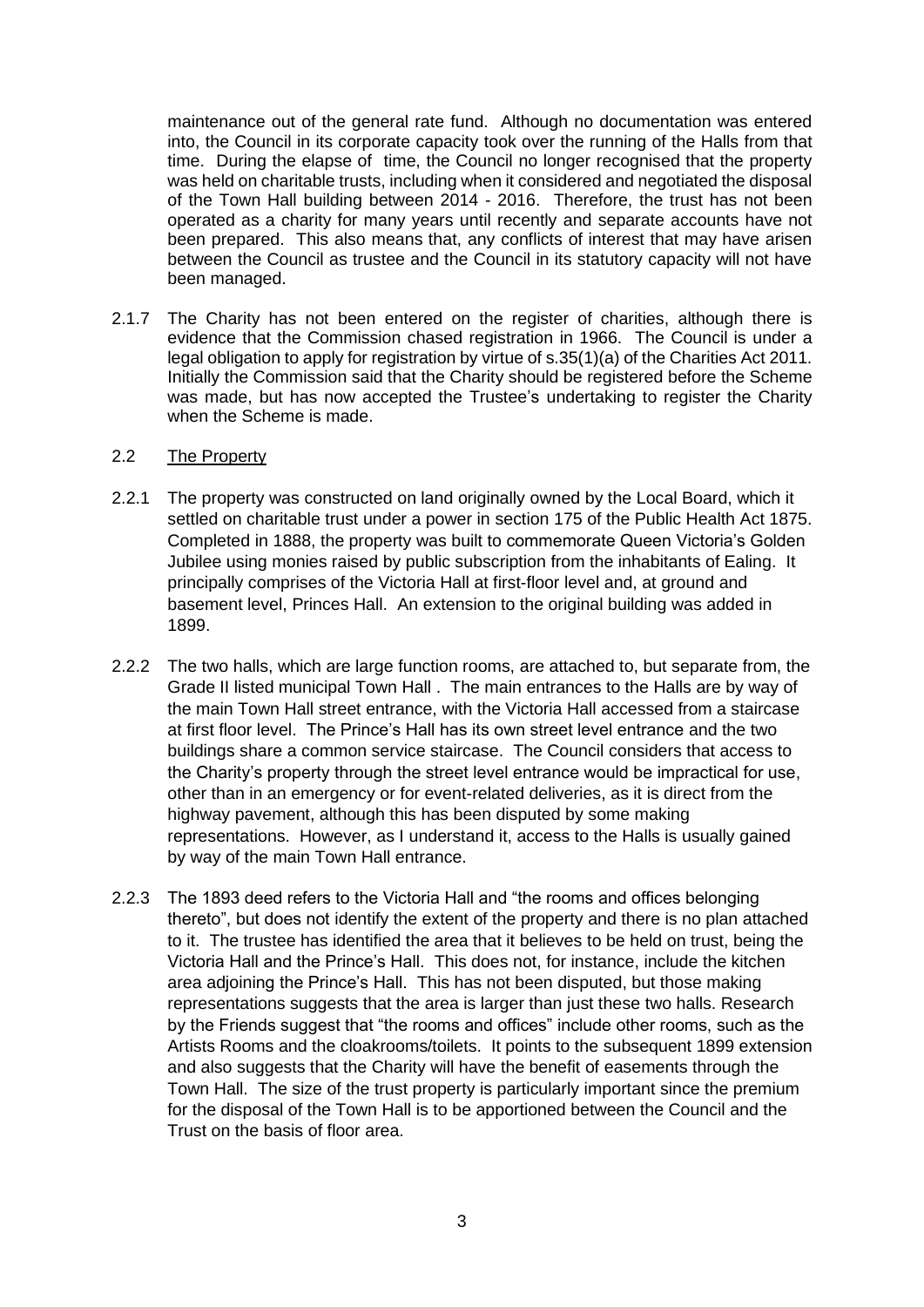- 2.2.4 I note that in 2016 an application was made to register the Town Hall as an asset of community value. No bids to purchase all or part of the property were made by or on behalf of the community within the relevant six-month timescale required.
- 2.2.5 The Commission considers that the property is "designated land. "Designated land" is a term used in the 2011 Act and refers to land which is settled on specific charitable trusts and is required to be used for a particular purpose(s) of the charity. In this case, the land is required to be used for the purposes set out in the 1893 deed.
- 2.2.6 It is relevant that there was no accompanying endowment for the maintenance of the property and no reserves have been accumulated<sup>1</sup>. It appears that, since at least 1936, repairs, maintenance and major renovations have been undertaken by the Council from its own resources. The Commission understands that, apart from routine maintenance work, there are significant overdue building repair works. The Council's Leader has told the Commission that "the budget is no longer there for the Council to subsidise the building continuing to open".

## 2.3 The Trustee

- 2.3.1 The original trustee was the Local Board for the District of Ealing, being the local authority at the time. This became an urban district council in 1894 and then, by virtue of various reorganisations of local government, the functions of the local board are now exercised by the present Ealing Council. I understand the area of the modern London Borough of Ealing to be larger than the original area as a result of local government re-organisation in 1965.
- 2.3.2 As mentioned above, the Council has not operated the Trust as a charity and has therefore not historically managed the conflict of interest that exists between its corporate role as local authority and its role as charity trustee. It now seeks to manage this by acting through its General Purposes Committee. I note that this committee does not contain any independent members; they are all members of the Council.
- 2.3.3 The draft Scheme provides that Ealing Council would continue to be the trustee of the Charity for all purposes.

## 2.4 The proposals

- 2.4.1 Since 2014, the Council has been looking to dispose of the Town Hall. The building needs repair and refurbishment and, with current funding pressures on the Council, it considers that it is unaffordable for the Council to refurbish it. It ran a competitive tendering process for the redevelopment of the building, including the trust property. Following this, in 2016, the Council entered into a deal with the company Mastcraft. I note that the Register of Companies issued Mastcraft with a notice for compulsory strike off on 31 March 2020.
- 2.4.2 Under the proposals, set out at 2.4.4 below, the Town Hall (including the charity's trust property) would be disposed of on a 250-year lease. Mastcraft has established a company called Surejogi Ealing Town Hall Limited ("the Company") to redevelop the building to provide a hotel, restaurant and leisure facilities. Part of the Town Hall

<sup>&</sup>lt;sup>1</sup> I note that, when the organ was disposed of in 1957, the proceeds were donated to local charities and not invested.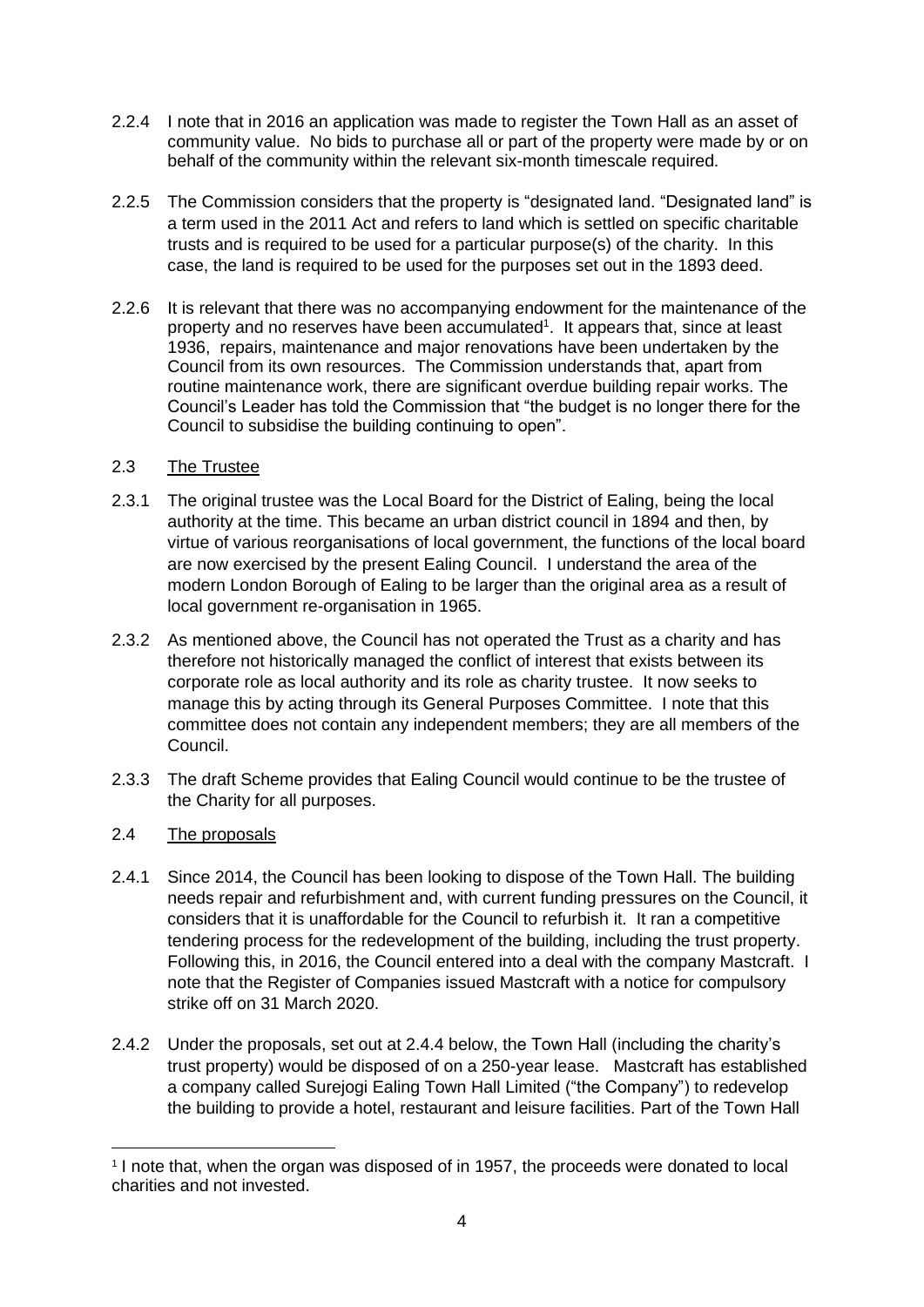will be sub-let back to the Council in its corporate capacity to use for its own purposes and the Victoria Hall will be sublet back to the Council as trustee. The Charity will lose its freehold interest in its property and will not receive any replacement land, other than a limited sub-lease of the Victoria Hall and sub-sublease of the Queen's Hall.

- 2.4.3 At the time when the re-development was agreed, the Council was not aware of the Charity's existence. Therefore, no consideration was given as to whether the proposal was in the Charity's best interests, including whether there were other alternatives to the deal with Mastcraft that might better suit the Charity.
- 2.4.4 The proposals are:
	- The Town Hall would be leased for 250-years to Mastcraft at a premium of £2,500,551 and annual rent of £250,000. This would include all of the charity's property. The Charity would receive a proportion of the premium and annual rent, worked out on the basis of the charity's percentage ownership of the Town Hall.
	- The developer would grant the Charity an underlease of the re-developed Victoria Hall. This Hall will be reduced in size, including the loss of backstage facilities. The Charity would have use of this property under "community use" arrangements<sup>2</sup> to be set out in the lease as an enforceable covenant. The arrangements would allow qualifying community groups to hire the premises at set rates to be reviewed after 10 years, but on the basis that they remain affordable. The Council has said that these arrangements are designed to closely mirror current use by the Trust. Mastcraft would be responsible for repairs and maintenance of the property under the terms of the lease.
	- The Council owned Queen's Hall would be 'swapped' for the Charity owned Prince's Hall, which is required by the company for its hotel. The Queen's Hall would be sublet by the developer to the Council in its corporate capacity, who would then sublet it to itself as trustee at a consideration of £1.
- 2.4.5 The Trustee carried out two consultations between November 2017 and May 2018 to which 275 representations were received. Although this process has been described as flawed by some of those making representations to the Scheme, it was carried out as part of the Trustee's fact finding to ensure that it was properly informed and not as part of a legal process.

## **3. Why a Scheme is needed**

- 3.1 If the proposals go ahead, all of the charity's land will be disposed of.
- 3.2 The Trusts of Land and Appointment of Trustees Act 1996 (TLATA) provide trustees with the powers of an absolute owner, which include the power to dispose of property. However, this is restricted by section 62 of the Charities Act 2011 ("section 62"). Section 62 explains the circumstances in which the original purposes of a charity can be altered to allow the property to be applied for a different purpose. This

 $2$  These were originally set out in a Community Benefits Statement in the 'section 106 agreement' between the Council and the developer, made under section 106 of the Town and Country Planning Act 1990 and setting out the principles for community use.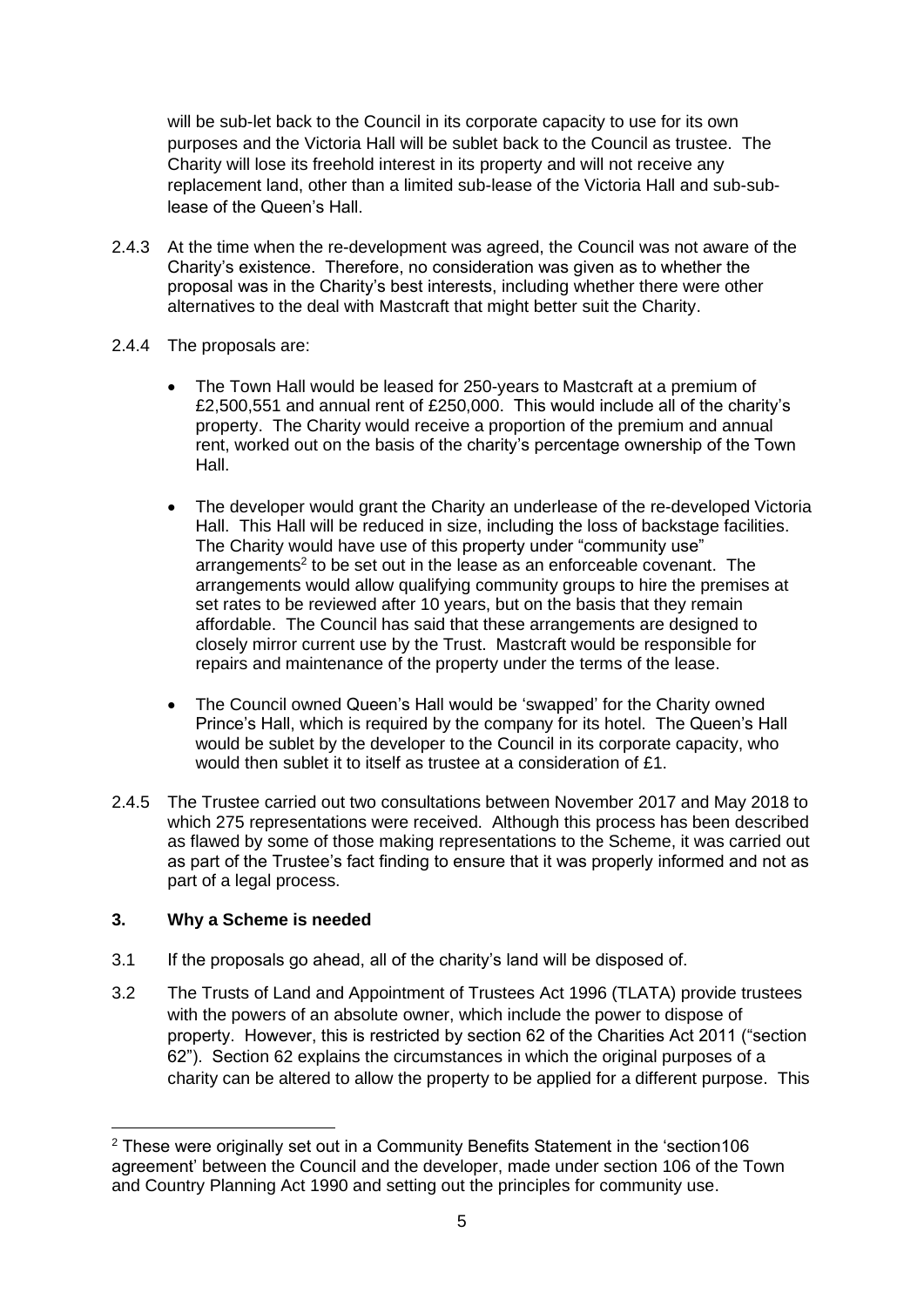is because the trustee is not acquiring an alternative property for carrying out the same charitable activities set out in the 1893 deed.

- 3.3 To alter the charity's purpose, the court or the Commission must make what is known as a "cy-près scheme". "Cy-près" means "as near as possible" and a cy-près Scheme is a legal arrangement that allows charitable property to be applied for charitable purposes which are similar to the original purpose(s). Such a Scheme can only be made in the circumstances set out in section 62.
- 3.4 If the trustees of a charity's consider that their charity's property requires to be applied cy-près, they are under a legal duty to apply to the Commission (or the court) for a Scheme under section 61 of the 2011 Act.
- 3.5 The Commission must be certain that one or more of the circumstances set out in section 62 apply and that therefore a cy-près occasion has arisen. Only then can it proceed to make a Scheme.
- 3.6 When making a cy-près Scheme, the Commission can provide for the charity's property to be applied for such charitable purposes as it considers appropriate, but it must have regard to the matters set out in subsection 67(3) of the 2011 Act. These are:
	- (a) the spirit of the original gift;

(b) the desirability of securing that the property is applied for charitable purposes which are close to the original purposes; and

(c) the need for the relevant charity to have purposes which are suitable and effective in the light of current social and economic circumstances.

- 3.7 To be clear, if a cy-près Scheme authorises the disposal of designated land, section 67 does not require it to be replaced.
- 3.8 In this case, the Commission has accepted the trustee's argument that a cy-près occasion has arisen under s62(e)(iii) – "Where the original purposes, in whole or in part, have, since they were laid down ceased in any other way to provide a suitable and effective method of using the property available by virtue of the gift, regard being had to the appropriate considerations". The "appropriate consideration" means:
	- (a) (on the one hand) the spirit of the gift concerned, and

(b) (on the other) the social and economic circumstances prevailing at the time of the proposed alteration of the original purposes.

- 3.9 The Scheme in draft provides for a new charitable purpose and authorises the land transactions explained above.
- 3.10 Even if a cy-près Scheme was not required, the Commission would need to authorise the arrangements whereby the Council in its corporate capacity is (indirectly) swapping the Prince's Hall for the Queen's Hall. This is because of the Council's conflict of interest.

### **4. Decision**

4.1 The object of the Charity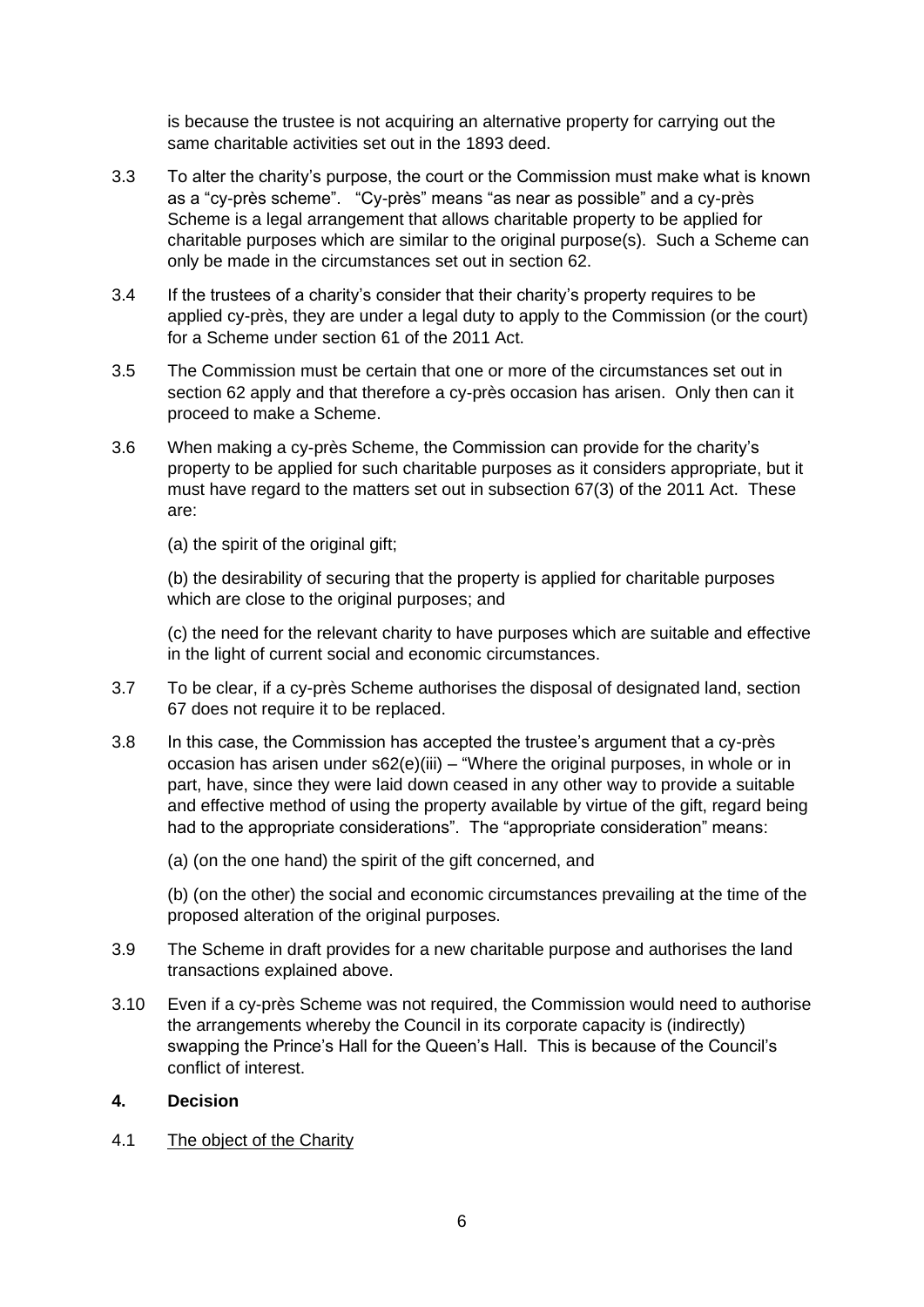- 4.1.1 I consider that the existing primary object of the charity is to provide facilities for recreational and other leisure-time occupation by members of the public in Ealing and its neighbourhood in the interests of social welfare.
- 4.1.2 Whilst it is clear that the original purpose of the charity was for the Victoria Hall to be used for the purpose set out in the 1893 deed so long as it continued to exist, this does not mean that the provision and maintenance of the Victoria Hall is part of the charity's purpose. Whilst maintaining the Victoria Hall in a suitable condition to enable it to be used by the community is implied in the purpose, this does not extend to preserving it. A community building could be provided on other land in Ealing.
- 4.1.3 It has been argued by those opposed to the proposals that the preservation of the Victoria Hall is integral to the purpose of the charity. The Commission has been referred to a case in the Court of Appeal<sup>3</sup>. This referred to the situation where "the qualities of the property which is the subject matter of the gift are themselves the factors which make the purposes of the gift charitable". In the judgement, Dillon LJ gave examples of such property, including a trust to retain for the public benefit a particular building for its architectural merit.
- 4.1.4 It is true that the property is now historic and grade 2 listed. Many of the representations in respect of the Scheme refer to the importance of preserving the Hall and it is clearly a much-loved building. Nevertheless, I do not think that the purpose of the trust included the preservation the building for the public benefit. I do not therefore accept the argument that the preservation of the Victoria Hall is integral to the purpose of the Charity.
- 4.2 Whether a cy-près occasion has occurred
- 4.2.1 As mentioned above, the Trustee considers that a cy-près occasion has arisen under s62(e)(iii). It considers that the Charity is not self-sufficient and the Council in its corporate capacity cannot continue to subsidise the running and maintenance of the Halls.
- 4.2.2 As the Commission's guidance makes clear<sup>4</sup>, "the circumstances which permit a cypress application of a charity's property are not restricted to 'failure' and therefore the trustees do not necessarily have to demonstrate that the charity's purposes are incapable of being carried out or wholly impracticable, particularly when current social and economic circumstances are also taken into account".
- 4.2.3 The charity does not have an endowment fund or income producing property and therefore the cost of providing and maintaining the Halls must be met from letting fees, supplemented where possible by grants or other fundraising. This will include (1) day-to-day running costs, such as administration and cleaning, (2) regular routine maintenance, (3) cyclical maintenance, such as periodic re-painting and the replacing of furniture and fittings and (4) extraordinary maintenance to extend the life of the building, such as in replacing the roof or providing disabled access. Given this is an historic building, it is inevitable that costly repairs will be required in the future. Over previous years, the Council has paid all of the costs out of its corporate funds. Whilst the Council is to be criticised for not preparing separate charity accounts to provide evidence of its subsidies, it seems likely that the Council has significantly subsidised the maintenance and operation of the facility, particularly in respect of major

<sup>3</sup> Oldham BC v Attorney-General [1993] Ch 210 at 219B

<sup>4</sup> Operational Guidance OG 62 Application of property cy-près at 1.2.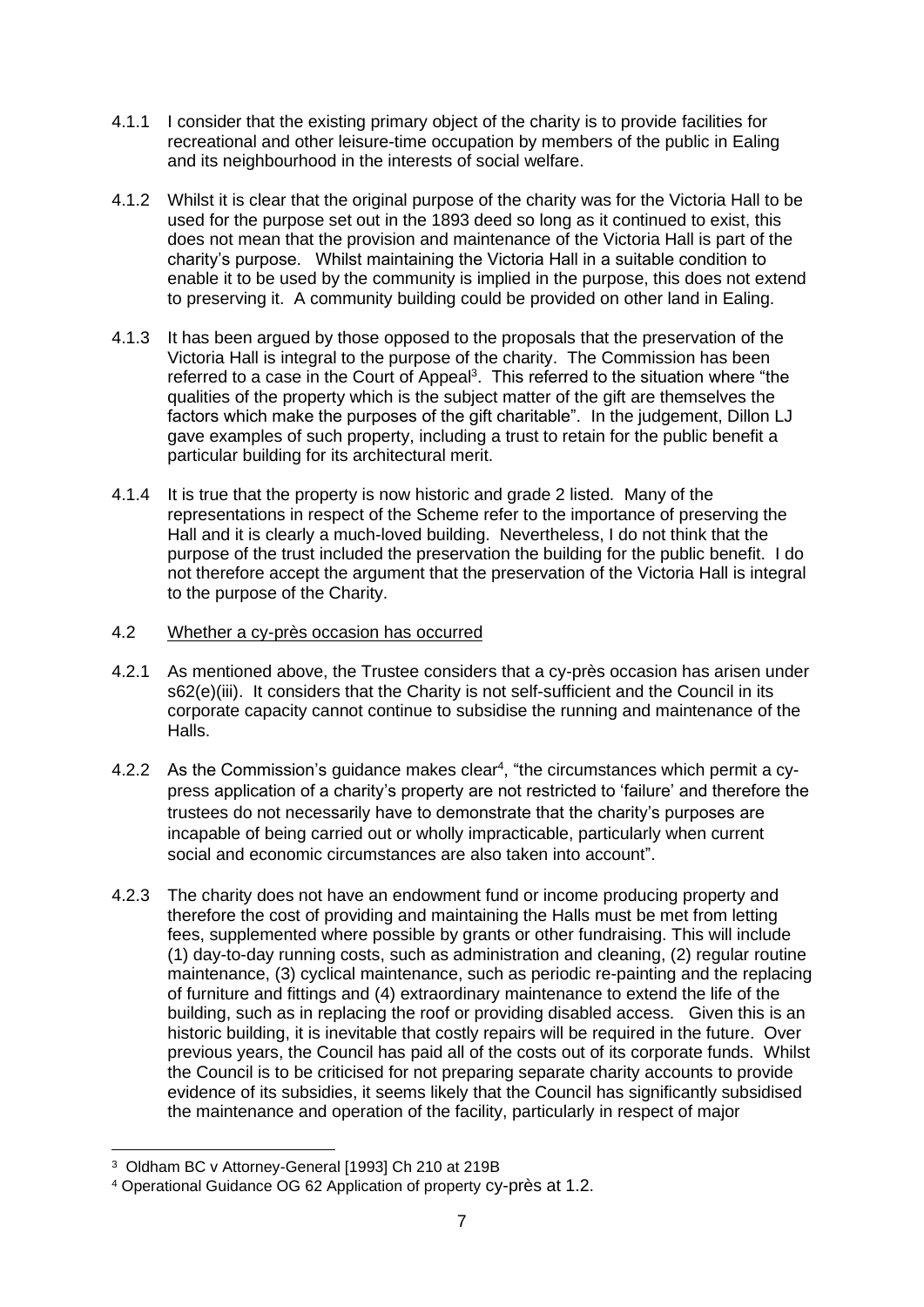renovations, over many years. Now that the Council is aware that the property is owned by a charity and given the council's finances, this kind of support will not continue in the future. I have not seen any evidence that the Halls could be selfsustaining.

- 4.2.4 Even if the Charity's property was removed from the proposed re-development of the Town Hall, the rest of the building (other than that sub-let to the Council) will be operated by a commercial company. The Charity would not therefore be able to rely on the Council to provide on-site services. Further the main entrance to the Victoria Hall is via the staircase in the Town Hall, which may not be available for use. Whilst the Friends claim that the Charity is likely to have an easement through the Town Hall building, there is no evidence of this. Any works required to provide alternative access and make the charity self-sustaining from the rest of the building would have to be at the Charity's expense and it does not have funds available for this purpose.
- 4.2.5 The Council argues that the trust property is effectively 'landlocked' because it was built as an integral part of the construction of that wing of the Town Hall complex. It says that most of the ancillary facilities needed to deliver some of its activities (kitchens, storage, bar area, cloakroom, toilets, lifts etc.) sit within the Council's (statutory) footprint – although the Friends claim that the toilets are part of the Charity's property. It also claims that the restricted independent access to the trust property mentioned above would not meet required standards.
- 4.2.6 I also think it questionable as to whether the Victoria and Prince's Halls continue to provide facilities that are "suitable and effective in the light of current social and economic circumstances". I note, for instance, that the Victoria Hall is described on the Council's website as a "grand Gothic Revival style hall" suitable for dining events and dances. It is not a charitable purpose to provide facilities for corporate conferences and other events and private parties – although they could be accommodated at times when use for charitable purposes is not required to raise funds for the charity. Although the Commission has no expertise in the provision of community facilities, it seems reasonable that a property provided in Victorian times is not necessarily going to meet the diverse recreational needs of the Ealing public in the modern age.
- 4.2.7 I therefore consider that the circumstances provided for in s.62(1)(e)(iii) of the Charities Act 2011 exist. I agree that a Scheme can be made which would authorise the disposal of the Victoria and Prince's Halls, but only if the property realised can be applied for charitable purposes that are more suitable and effective than the original purposes, regard being had to the matters in s67(3). I deal with this below.

#### 4.3 Applying the property cy-près

- 4.3.1 As mentioned at 3.6 above, the Commission must, in deciding how the property should be applied, have regard to the matters set out in section 67(3).
- 4.3.2 The Commission must firstly have regard to the spirit of the original gift. I have concluded that the spirit of the gift is the provision of facilities for recreation and other leisure time occupation in the interest of social welfare for the public of Ealing and its neighbourhood.
- 4.3.3 Secondly, the Commission must have regard to the desirability of securing that the property is applied for charitable purposes which are close to the original purposes.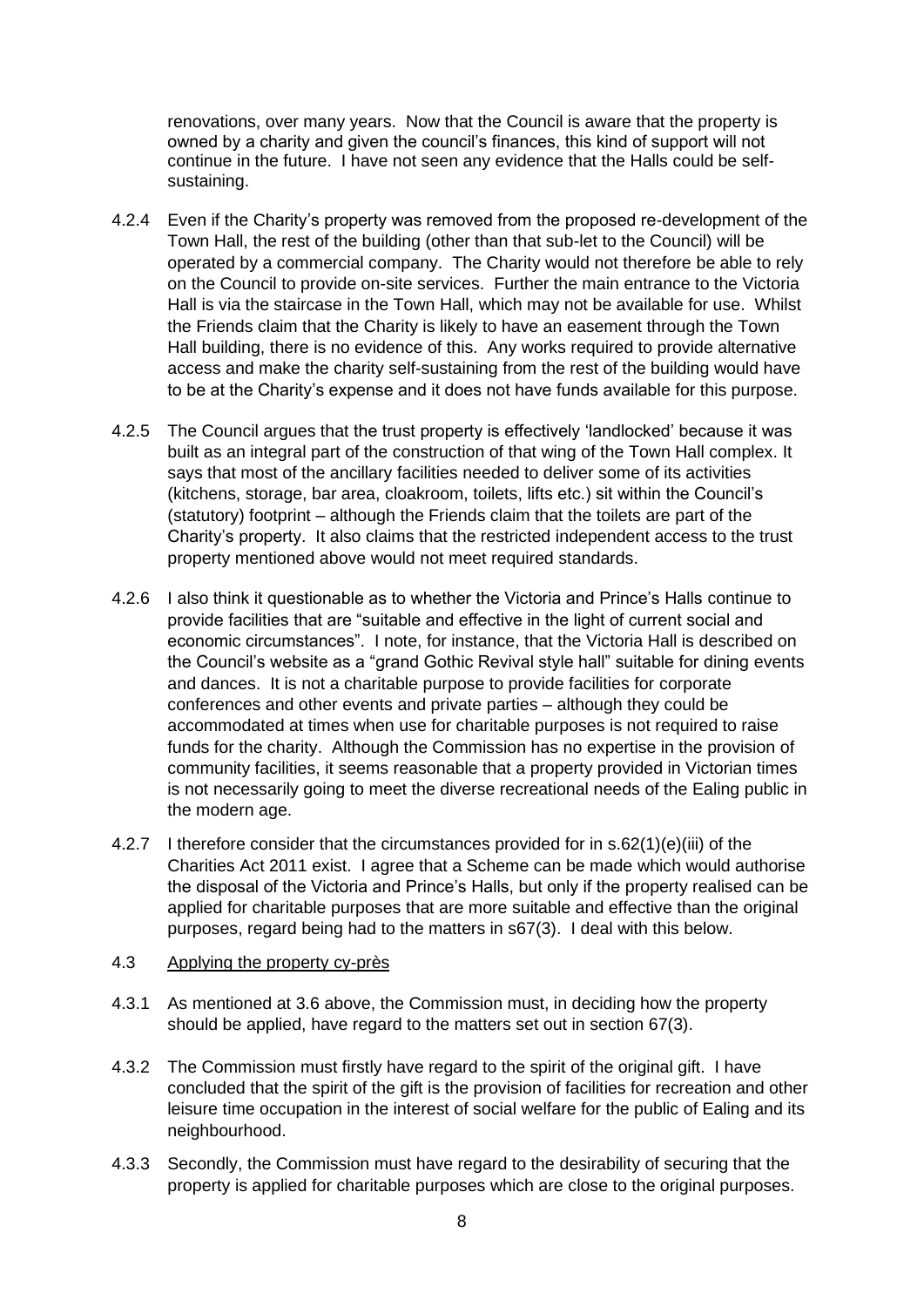The original purpose was the provision of facilities in Ealing for the purposes set out in the 1893 deed. I do not consider that this has to be in the Victoria and Prince's Halls, but suitable facilities should be available somewhere in Ealing.

- 4.3.4 Thirdly, it is necessary to consider whether the purposes are suitable and effective in the light of current social and economic circumstances. In doing so, it is necessary to consider changes since the time that the Halls were built. It is evident from the charity register that there is a continuing need to provide facilities for recreation and leisure time occupation in the interest of social welfare. In respect of this Charity, relevant factors include:
	- What demand is there in the area for recreational/leisure time facilities?
	- What kind of facilities are required in the modern day?
	- Would the refurbished facilities in the Town Hall building adequately meet current needs?
	- Are there individuals/groups who need facilities, but not of the type that will be provided by the refurbished halls?
- 4.3.5 I cannot see that any thought has been given to what provision should be made in Ealing in current social and economic circumstances and whether the present proposals meet public needs. Importantly, I have not seen any proposals for using the premium that the Charity will receive from the disposal and the annual rent. The premium will be permanent endowment and must be retained, either by acquiring new facilities or by being invested to produce an income.
- 4.3.6 As at 4.2.7 above, I agreed that the cy-près occasion has arisen on the basis that the property no longer provides a "suitable and effective method of using the property". Therefore, the Commission needs to consider whether the changes facilitated by the Scheme will provide a more suitable and effective method of using the property.
- 4.3.7 Factors that would make the use of the property following the making of the Scheme more suitable and effective in meeting the charitable purpose include the following:
	- (a) The Charity is relieved of the financial burden of the upkeep and maintenance of the Victoria Hall; this will in future be the responsibility of the Company. It will also be under a duty to renew and replace fixtures and fittings as necessary.
	- (b) The Victoria Hall will be renovated at the expense of the Company.
	- (c) The Charity will still have access to the refurbished Victoria Hall for use by qualifying community groups at preferential rates on (potentially) 355 days a year.
	- (d) A working group will be established, which may co-opt members from the community, to monitor and review the use of the Victoria Hall in accordance with the Scheme.
	- (e) The Charity will obtain a sub-lease in the Victoria Hall and a sub-sub lease in the Queens Hall.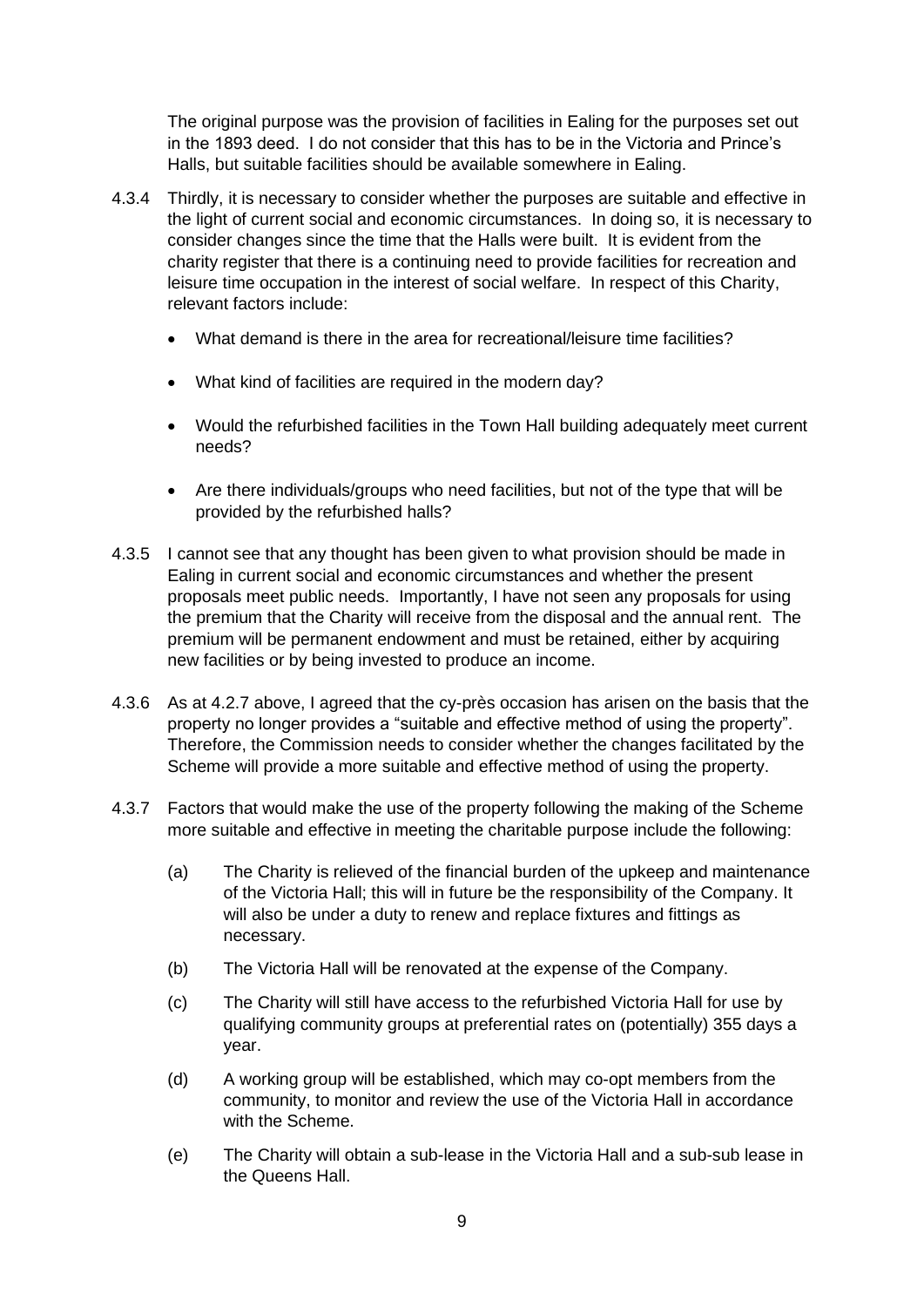- 4.3.8 Factors that make the use of the property less suitable and effective in meeting the charitable purpose include the following:
	- (a) A 250-year lease is realistically a permanent disposition of the property. The charity will therefore no longer have any freehold designated land and will not have full control over the use of the property that it receives under sub-leases.
	- (b) I cannot see that any consideration has been given as to whether the proposals are the best that can be obtained for the Charity - the terms of the disposal were agreed by the Council in its corporate capacity before it realised that the Halls are held on charitable trust. The report and valuation prepared by for the Council by Sanderson Weatherall dated 9 September 2019 does not do this, having been prepared on the basis of the proposed transaction. Although the proposals were considered by the General Purposes Committee acting as trustee in September 2019, it consists entirely of members of the Council and is inherently conflicted.
	- (c) Under the protocol, it will be the operator of the hotel who decides who can hire the facilities - not the Trustee. This could be detrimental to the Charity, particularly as the operator does not have to give priority to community use and there are no reserved times for community use. Given that hirers would access the facility through the hotel and use its facilities, the hotel may be reluctant to let the facility to certain groups that it did not want on its premises or prioritise use by one of its customers over community use. Further, the operator will have no incentive to encourage community use and potentially could discourage it. It is possible that certain community groups may be reluctant to hire facilities in, what I understand will be, a boutique hotel.
	- (c) If, despite the covenants, the hotel operator refused to let the hall to community groups, it is not clear how this could be enforced. Whilst it would seem to fall to the Council in its corporate capacity as landlord to enforce the community use, it may have no incentive to do so. The council as trustee would not have any funds to take legal action and it seems unlikely that the Council as trustee would act against the Council as landlord to enforce the community use.
	- (d) The Halls will only be available for hire by, basically, registered charities and non-profit community groups with the majority of their members resident in Ealing. Whilst this may be a convenient way for the hotel to check whether a group is entitled to the reduced charges, this would potentially preclude other users.
	- (e) The income from letting the Victoria Hall will go to the private company, Surejogi. Whilst it will bear all of the costs of making the property available. any 'profit' will stay with the Company and will not be available for application for the secondary purpose.
	- (f) The refurbished Victoria Hall will no doubt provide function room facilities appropriate to a boutique hotel. Whilst this may be suitable for use for events such as a charity dinner dance fundraising event, it may not necessarily be the most suitable type of venue for recreational and leisure time use in the modern day. I have not seen any analysis of this.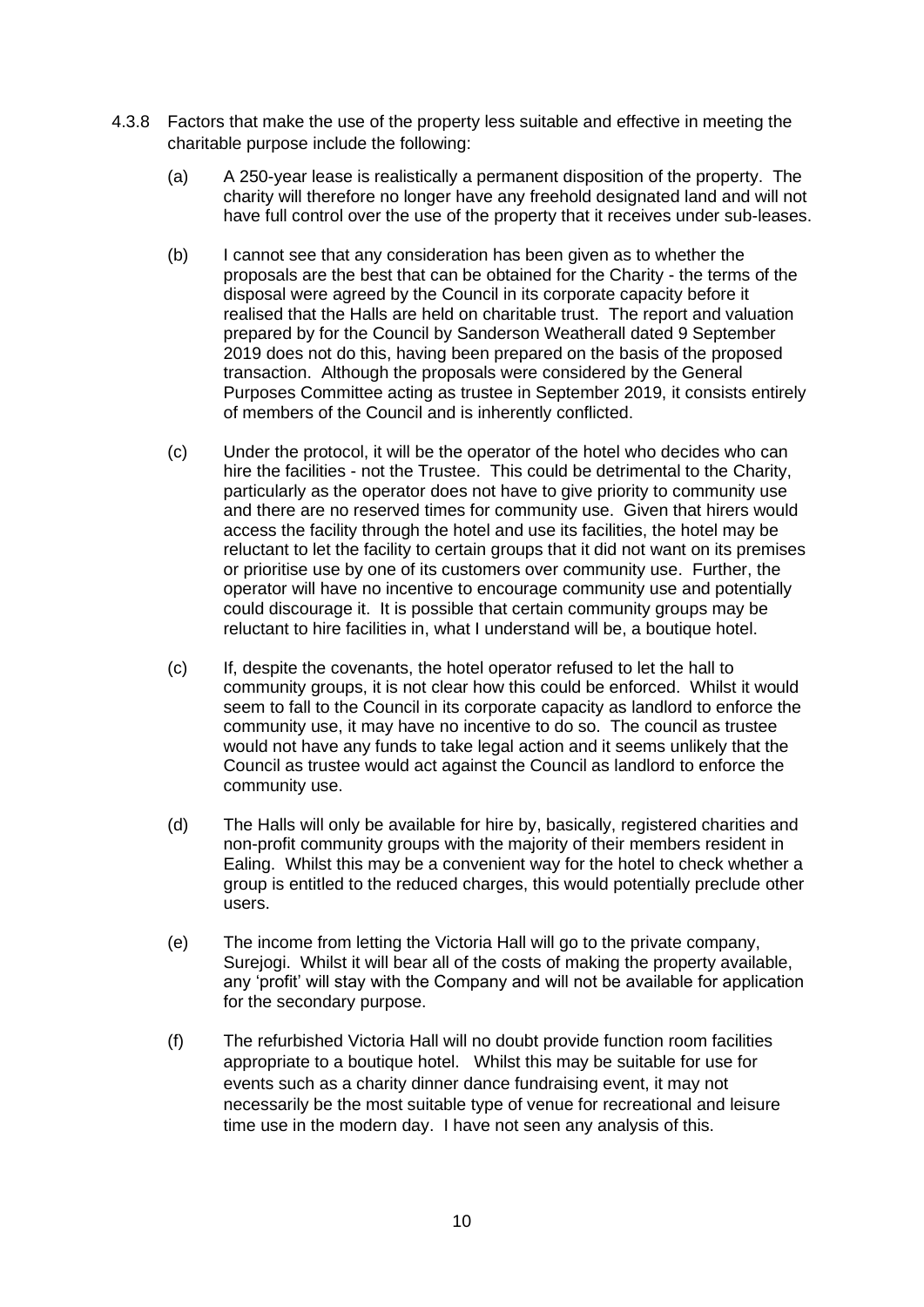- (g) Although one of the benefits of the transaction has been presented by the Council as being the preservation of the Victoria Hall, this is not an object of the Charity.
- (h) The 'swap' of the Smaller Queens Hall for the Princes Hall will take place before the transaction with the Company is completed. Since the apportionment of the premium and rent will be on the basis of floor space, this means that that the Charity will receive a reduced premium and rent to what it might have been entitled if the swap had not taken place.
- 4.3.9 Many making representations do not consider that the Queens Hall is a suitable replacement for the larger Prince's Hall with its split levels. However, I have not seen any assessment of which of the Halls provides the type of facility and space that best meets the needs of the public for recreational and leisure time occupation. Although I am in no doubt that the 'swap' is as a result of the Company wanting to convert the Prince's Hall into a hotel gym and swimming pool, I consider this to be a neutral factor since size is not the only criterion to consider.

### 4.4 The terms of the Scheme

- 4.4.1 I have considered the following in relation to the Commission's Scheme as drafted:
	- (a) There should be provisions relating to the premium and for applying the future income of the charity. It needs to be clear that the premium will constitute permanent endowment and must either (1) be used to provide a replacement property or other facilities in furtherance of the object or (2) invested to produce an income.
	- (b) There should be an obligation on the Trustee to appropriate the Queen's Hall for the purpose of the Charity. Although the Charity will only have a limited interest in this property under the sub-sub lease, this will still constitute permanent endowment and this should be reflected in the Scheme.
	- (c) There should be a mechanism for manging conflicts of interest which may arise between the Council and the Charity. Given that all members of the General Purposes Committee could be conflicted, there needs to be an arrangement whereby there are independent co-optees to form a quorum where the elected councillors have, or may have, a conflict of interest.

### 4.5. Conclusion

- 4.5.1 As mentioned at 4.2.7 above, I consider that the circumstances provided for in s.62(1)(e)(iii) of the Charities Act 2011 exist. I therefore agree that a Scheme can be made to authorise the disposal of the Victoria and Prince's Halls, but only if the property realised can be applied for charitable purposes that are more suitable and effective than the original purposes, regard being had to the matters in s67(3).
- 4.5.2 Having considered the proposals, I have concluded that the Scheme as drafted and the proposals negotiated by the Trustee for the future use of the Charity's property cannot be said to be a more suitable and effective use of the property than the original purposes and create a significant risk to the trust property.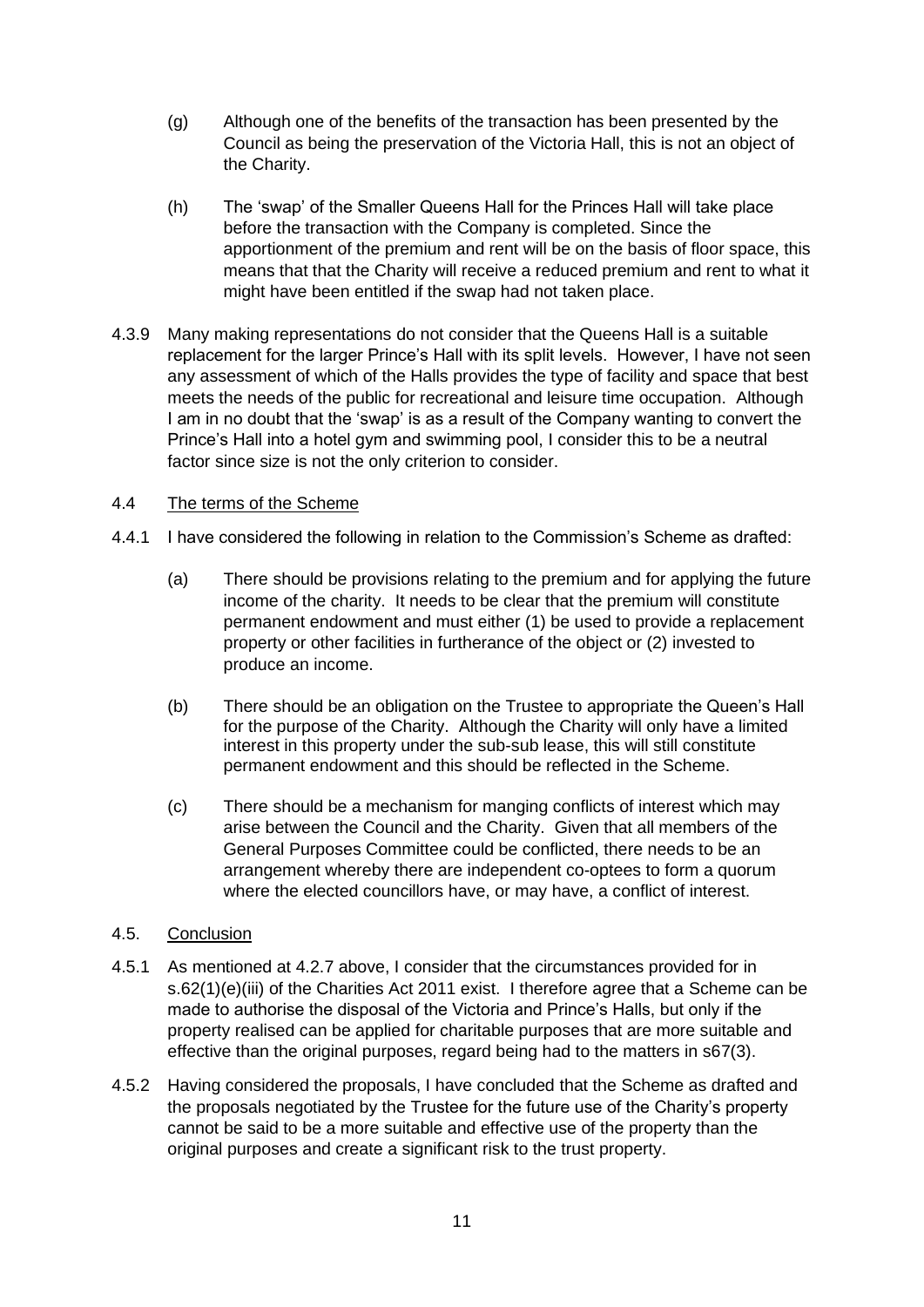- 4.5.3 I therefore consider that the Trustee should be given the opportunity to re-consider how the Charity's property, if the Halls are disposed of, can be put to more suitable and effective use for the purposes of the Charity. In particular, further thought needs to be given to the following:
	- (a) The extent of the charity's property

It is important to ensure that the Charity is receiving the right proportion of the sale premium and annual income in relation to its floor area. Consideration should also be given as to why the Charity is potentially losing out in terms of the premium that it will receive as a result of the swap of halls, which is being made for the Council's convenience as a result of the deal it negotiated.

(b) The needs of the public in Ealing

Consideration should to be given to the public's need for facilities for recreation or other leisure-time occupation, having regard to current social and economic circumstances and the type of facility required to meet those needs. For instance, a study could be commissioned from relevant experts to provide this information. This could include consideration of the extent that the renovated Victoria Hall and the Queen's Hall will provide suitable facilities for recreational and leisure time occupation and the type of use that might be made of them.

(c) Use of the premium

The Commission needs clarity about how the Trustee proposes to use the premium, in the light of any study commissioned as above and for what purpose the interest from its investment and its share of the rent will be used. For instance, whether a new property should be purchased for use for the objects, such as a community hall in an area of Ealing without any such facilities.

(d) The Charity's future use of the Victoria Hall

Thought needs to be given as to how the community protocol can be strengthened to ensure the hotel will be obliged to let the facilities for community use, how this will be monitored by the proposed committee and how it would be enforced.

(e) Managing conflicts of interest

Procedures need to be implemented to manage the conflict of interest which may arise between the Council and the Charity.

4.5.4 If the trustee wishes to continue with its cy pre application, it needs to present the Commission with a revised case that demonstrates that the proposals now amount to a more suitable and effective use for the Charity's property. Subject to consideration of this, and having regard to the matters in section 67(3) of the 2011 Act, I consider that the existing draft Scheme can be modified and made. I also consider that, if this is done within one calendar year, the notice already given will be sufficient for the purpose of section 88 of the 2011 Act and no further notice will be required. However, those making representations would need to be notified that the Scheme was being made since they should be aware of the ability to appeal to the First-tier